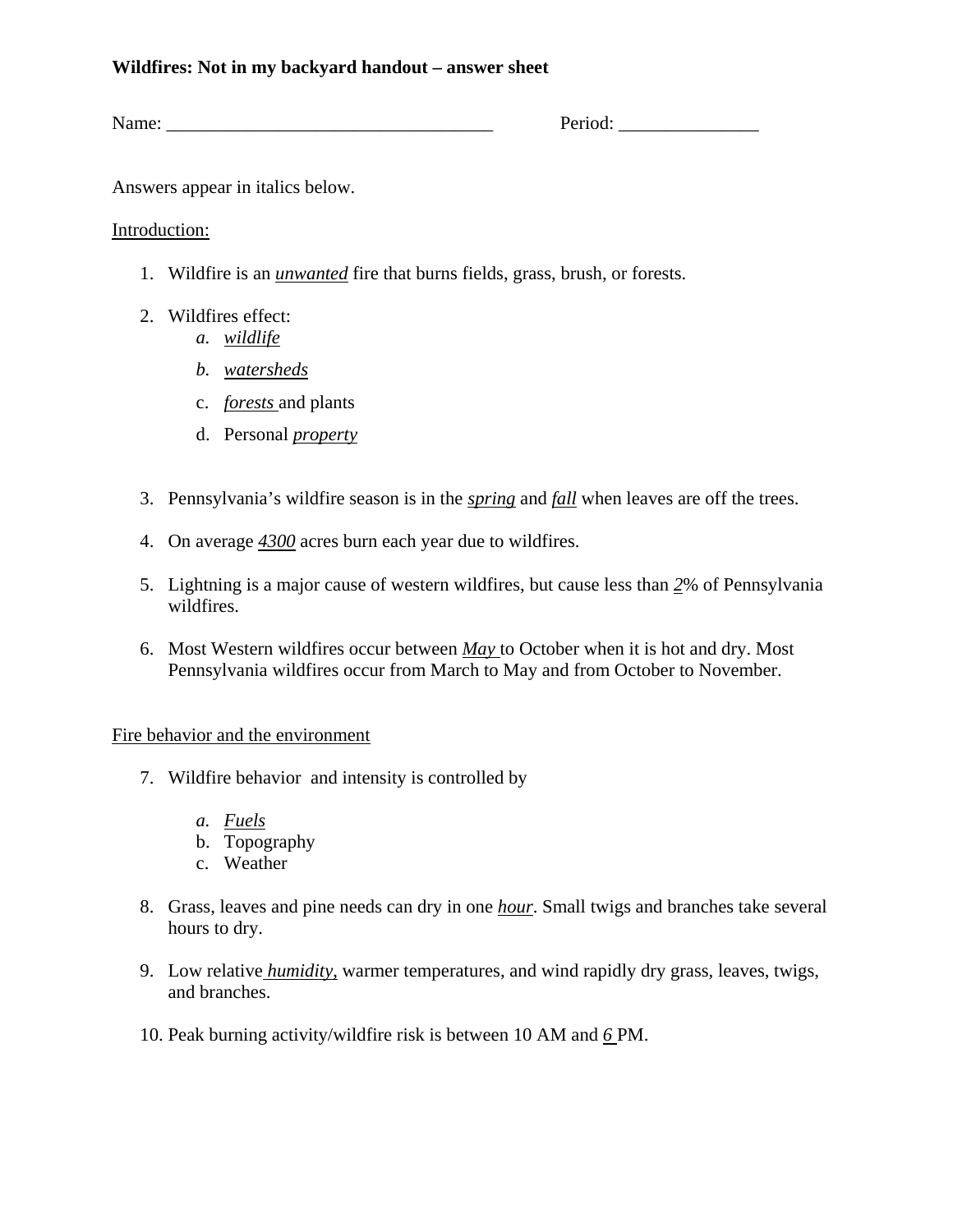### **Wildfires: Not in my backyard handout – answer sheet**

- 11. Topography includes slope and *aspect*. Each plays a role in wildfire behavior. Fire moves *faster* up steep slopes and slower on flat terrain.
- 12. Aspect is the *direction* (north, south, east or west) the terrain is facing. North facing slopes receive less direct early morning sunlight. South and west facing slopes receive direct afternoon and evening sunlight resulting in drier conditions.
- 13. Because of Pennsylvania's size, there is a South to North transition as the vegetation becomes green in the spring. The process *reverses* itself as fall colors come upon us and trees lose their leaves prior to winter.

This effects *where* wildfire activity occurs during these times.

# Wildfire causes and way to reduce wildfire risk

- 14. Human activity causes *98*% of all wildfires in Pennsylvania with *debris* burning and arson as the leading causes.
- 15. Individual responsible for starting a wildfire in Pennsylvania can be held accountable for the cost of putting out the fire including
	- a. manpower and *equipment*
	- *b. helicopters*
	- *c. airplanes*

16. Practice safe debris burning.

- a. Clear an area *ten* feet around the barrel to prevent sparks from igniting material outside the barrel.
- b. Have *water hose* and rake available to quickly put out sparks.
- c. Use a metal container with ½ inch ventilation holes at base to allow for quick and clean burning of debris.
- d. Put a ¼ inch expanded steel *screen* on top of the barrel as a spark arrester. Always make sure the fire is completely out before you walk away from the burn barrel or burning debris.